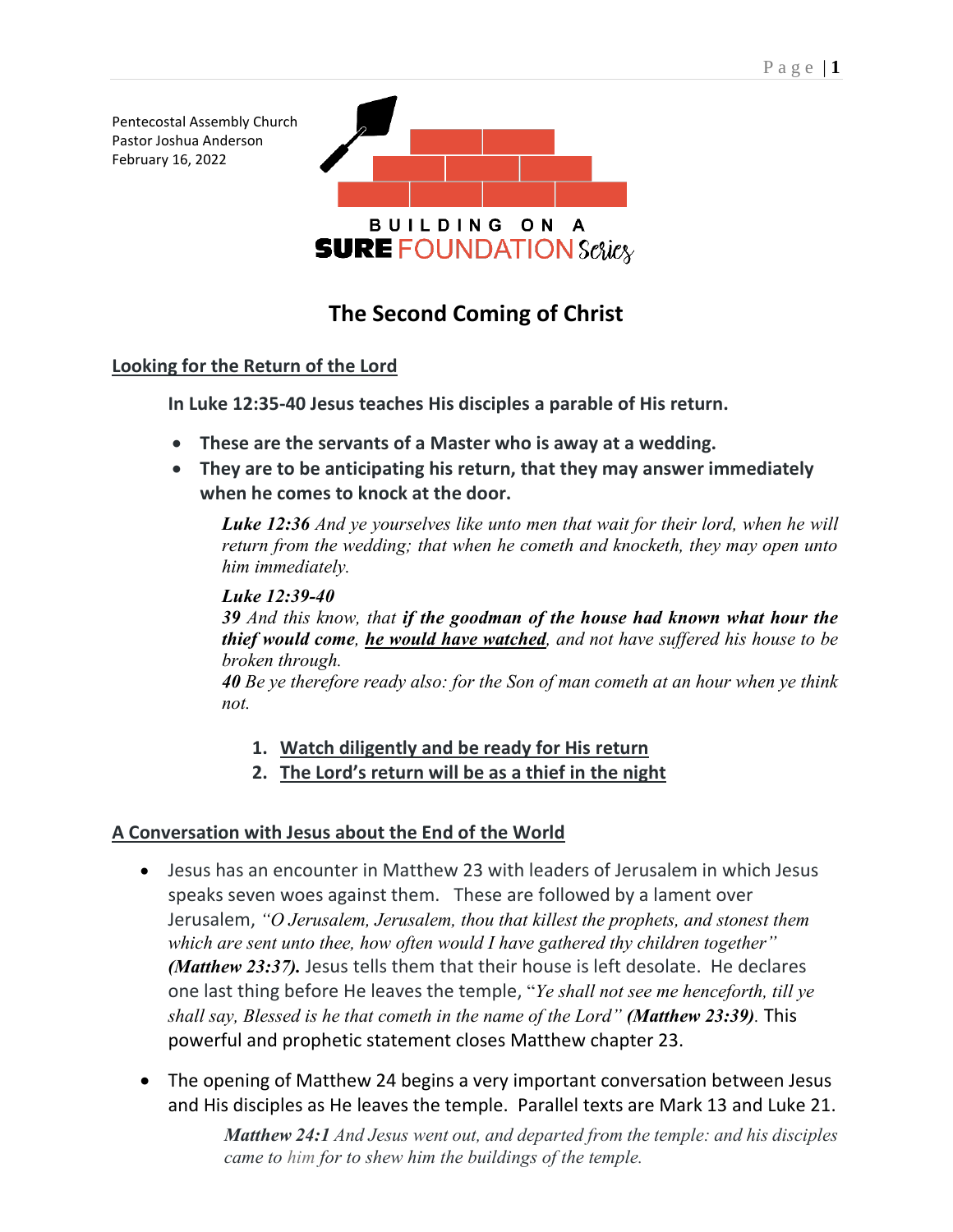- The disciples show Him the buildings of the temple and their greatness. Mark records it this way, "*And as he went out of the temple, one of his disciples saith unto him, Master, see what manner of stones and what buildings are here" (Mark 13:1).*  Jesus tells them of the complete destruction of the Temple. *"There shall not be left here one stone upon another, that shall not be thrown down" (Matthew 24:2).*
- The disciples then asked Him questions that all of us would ask.

*Matthew 24:3 And as he sat upon the mount of Olives, the disciples came unto him privately, saying, Tell us, when shall these things be? and what shall be the sign of thy coming, and of the end of the world?*

- 1. When will these things (temple destroyed) come to pass?
- 2. What sign will be of your second coming?
- 3. What sign will we know of the end of the world?
- The beginning verse of Jesus' response gave the utmost perspective of His intention.

*Matthew 24:4 And Jesus answered and said unto them, Take heed that no man deceive you.*

■ Without doubt, deception is the greatest work of the enemy concerning any subject of God's Word. "Hath God said?"

## **The rejection of Christ's return for any reason will be a work of deception.**

- A Beginning of Sorrows. *Matthew 24:5-8*
	- Many false christs (verse 5)
	- Wars and rumors of war (verse 6)
	- Nation against nation, kingdom against kingdom (verse 7)
	- Famines, pestilences, earthquakes in divers places (verse 7)

*Matthew 24:6… but the end is not yet. Matthew 24:8 All these are the beginning of sorrows.* 

- He that endures to the end shall be saved. *Matthew 24:9-13*
	- Affliction of believers (verse 9)
	- Persecuted and hated for the name of Christ (verse 9)
	- Offense because of disappointment will cause betrayal (verse 10)
	- False prophets (verse 11)
	- Abundant iniquity (temptation) will cause love for Christ to wain (verse 12)

*Matthew 24:13 But he that shall endure unto the end, the same shall be saved.*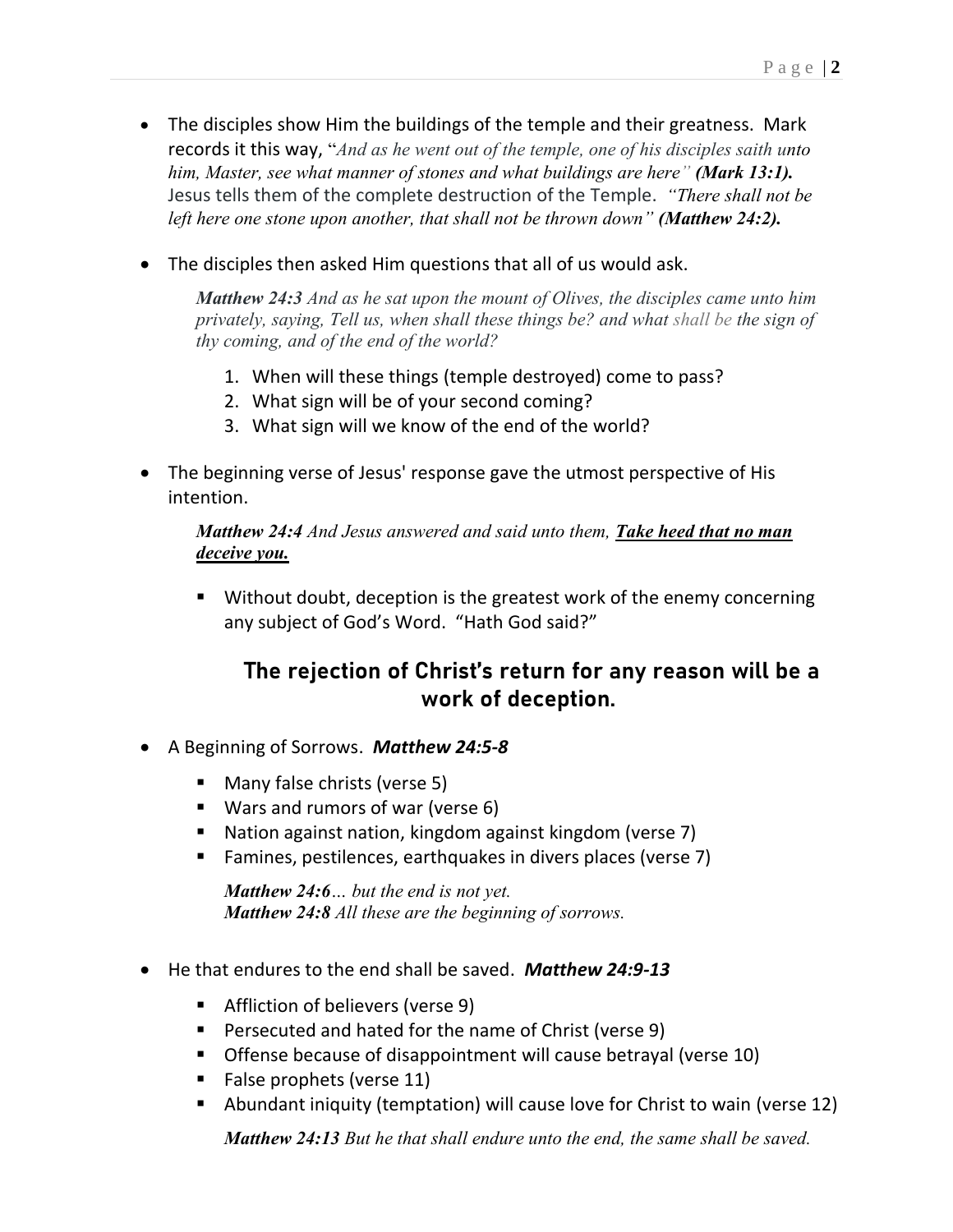• Then shall the end come.

*Matthew 24:14 And this gospel of the kingdom shall be preached in all the world for a witness unto all nations; and then shall the end come.*

- The Abomination of Desolation. *Matthew 24:15-28*
	- A hateful or abominable destroyer of Jerusalem

*Luke 19:44 And shall lay thee even with the ground, and thy children within thee; and they shall not leave in thee one stone upon another; because thou knewest not the time of thy visitation.*

*Luke 21:20 And when ye shall see Jerusalem compassed with armies, then know that the desolation thereof is nigh.*

- Great affliction (verses 16-20)
- Great tribulation that has never been or ever will be (verses 21-22)

*Luke 21:24 And they shall fall by the edge of the sword, and shall be led away captive into all nations: and Jerusalem shall be trodden down of the Gentiles, until the times of the Gentiles be fulfilled.*

- False christs and false prophets with great signs and wonders (verses 23-26)
- The Coming of the Son of Man. *Matthew 24:29-31*
	- Immediately after those days (until the times of the Gentiles be fulfilled) (verse 29)
	- Sign of the Son of Man in Heaven (verse 30)
	- All the tribes of the earth mourn (verse 30)
	- Son of Man coming in the clouds (verse 30) *Revelation 1:7 "he cometh with clouds" "every eye shall see him"*
	- Great sound of a trumpet and the gathering of His elect (verse 31)
- The Parable of the Fig Tree. *Matthew 24:32-25*
	- When you see all these things (verse 33)
	- This generation shall not pass, till all these things be fulfilled (verse 34)
	- The Word of God is sure (verse 35)
- No one knows the hour or the day of His Coming. *Matthew 24:36-51*
	- As it was in the days of Noah (verses 37-39)
	- One shall be taken, the other left (verses 40-41)
	- Watch and be ready (verses 42-51)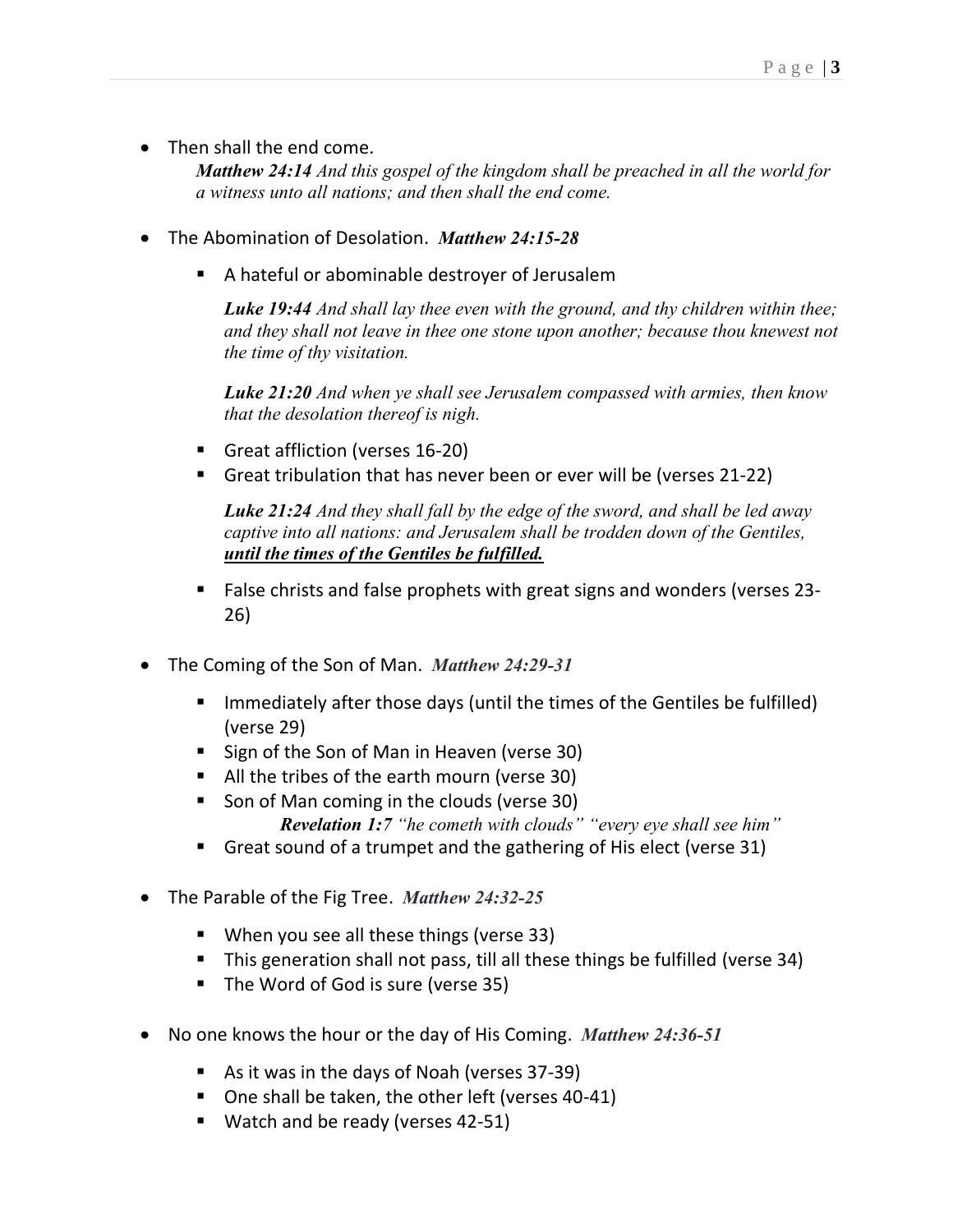- While not every detail is given to us in these three parallel passages, they are a fundamental beginning of our understanding of the Second Coming of Christ.
- Let no man deceive you of His return.

# **The best interpretation of Scripture is additional Scripture.**

#### **The Rapture Detailed**

#### *1 Thessalonians 4:14-17*

*14 For if we believe that Jesus died and rose again, even so them also which sleep in Jesus will God bring with him.*

*15 For this we say unto you by the word of the Lord, that we which are alive and remain unto the coming of the Lord shall not prevent them which are asleep.*

*16 For the Lord himself shall descend from heaven with a shout, with the voice of the archangel, and with the trump of God: and the dead in Christ shall rise first:*

*17 Then we which are alive and remain shall be caught up together with them in the clouds, to meet the Lord in the air: and so shall we ever be with the Lord.*

- o The coming of the Lord to gather His saints
- o The Lord will descend Himself with a shout
- o Dead in Christ shall rise first
- o Living saints caught up together
- o **From this moment on the saints will forever be with the Lord**

#### *1 Corinthians 15:51-53*

*Behold, I shew you a mystery; We shall not all sleep, but we shall all be changed, In a moment, in the twinkling of an eye, at the last trump: for the trumpet shall sound, and the dead shall be raised incorruptible, and we shall be changed. For this corruptible must put on incorruption, and this mortal must put on immortality.*

- o The trumpet shall sound
- $\circ$  The timing of our changing will be in the twinkling of an eye
- o Our corruptible bodies will be made incorruptible

#### **Specific Detail concerning Jesus Return**

• John 14 tells us Jesus is preparing a place for us to receive us unto Himself.

*John 14:3 And if I go and prepare a place for you, I will come again, and receive you unto myself; that where I am, there ye may be also.*

• Titus declares the second coming as a blessed hope to the believer.

*Titus 2:13 Looking for that blessed hope, and the glorious appearing of the great God and our Saviour Jesus Christ;*